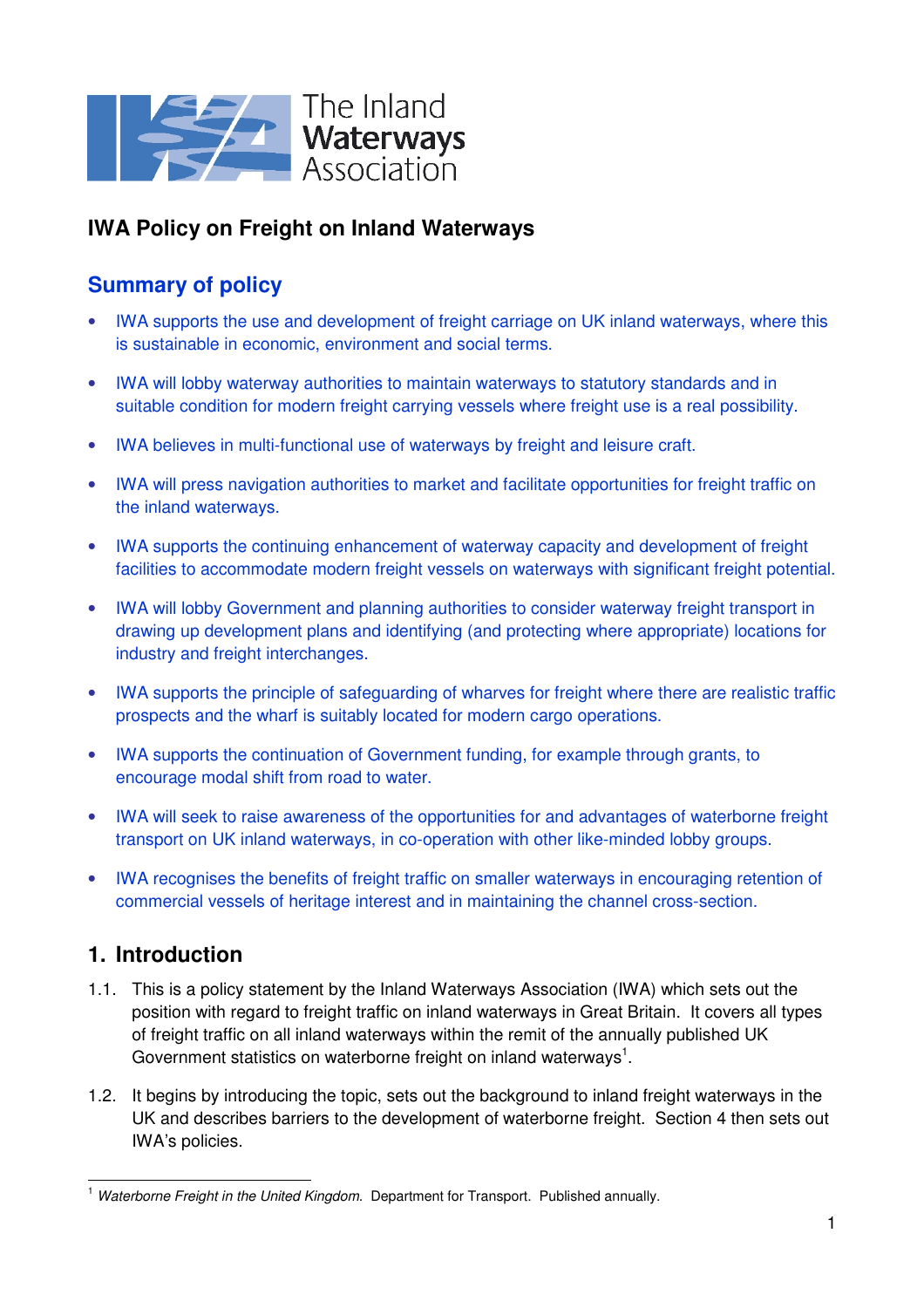- 1.3. The Inland Waterways Association is a registered charity, founded in 1946, which advocates the conservation, use, maintenance and development of the inland waterways of the British Isles and promotes their fullest use for appropriate commercial and recreational purposes.
- 1.4. From its earliest days, IWA's founders were concerned to maintain freight traffic on the waterway system, as well as encouraging leisure boating and other uses. Since then, conditions have changed and IWA recognises that many smaller waterways are no longer suitable for large-scale freight carriage, although they can often support small scale operations. However, many larger gauge waterways have continued to be used for freight transport and have adapted to modern methods of freight handling, although barriers remain to the realisation of their full potential. Currently (in 2011) over 1000km of waterways are in regular use in the UK for larger scale freight traffic.
- 1.5. IWA set up the Inland Shipping Group in 1971 to investigate, promote and encourage the development of large scale inland water transport in Britain as a contribution to the solution of transport, resources and environmental problems. The group operates today as a subcommittee of IWA's Navigation Committee known as the Inland Waterways Freight Group. IWA publications on waterborne freight are detailed in **Appendix A**.
- 1.6. Use of waterway transport can have environmental benefits in terms of reducing fuel use. Transporting the same tonnage of freight between two points by water instead of road has the potential to reduce by three quarters the amount of carbon dioxide emitted<sup>2</sup>.
- 1.7. It is clear from examples of successful inland waterway traffic in the UK and elsewhere in Europe that our larger inland waterways can provide a viable and environmentally friendly means of transporting freight and that such freight operations can co-exist in harmony with other waterway uses.

## **2. The UK inland waterways and freight**

- 2.1. As an island nation, the UK varies from some other European countries in having a long coastline, with most of its industrial centres situated on the coast or on estuaries with access for seagoing ships. Domestic coastal shipping (from UK origin to UK destination) accounts for about 21% of all domestic freight transport in the UK<sup>3</sup> and many of the main opportunities for freight carriage on waterways are associated with traffic to and from ports near the coast or with inland penetration of seagoing vessels to serve inland ports.
- 2.2. IWA recognises that the opportunities for waterway freight carriage vary according to the characteristics of the waterway. For convenience, we have categorised the UK waterways freight network as follows:
	- principal inland freight waterways (most of which are managed by port authorities);
	- freight waterways defined as 'Commercial Waterways' by the Transport Act 1968 (managed by The Canal and River Trust (CRT));

<sup>&</sup>lt;u>2</u><br><sup>2</sup> Researchers from the Tyndall Centre for Climate Change Research presented estimates at the April 2006 Sea and Water conference which showed that moving freight by road produces emissions of 0.08 tonnes of carbon for every thousand freight tonne-kilometres. By comparison, it estimated that moving freight by water produces emissions of only 0.02 tonnes of carbon per thousand freight tonne-kilometres.

 $^3$  Figures as tonne-kilometres from *Waterborne freight in the United Kingdom. 2009*. Published annually by the Department for Transport (DfT).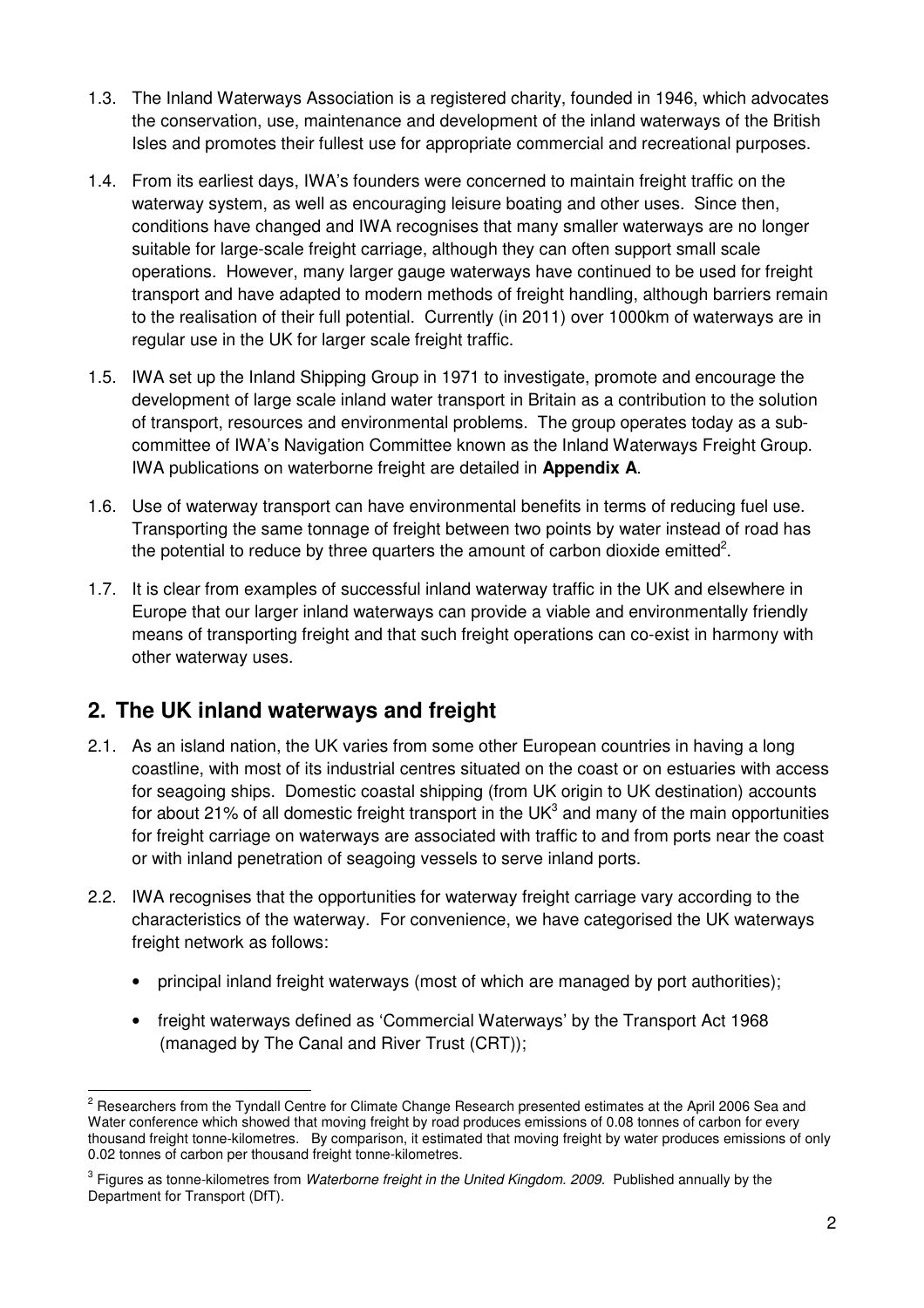- other waterways with significant freight potential (managed by a variety of public bodies and port authorities);
- smaller waterways (managed by the CRT, the Environment Agency and the Broads Authority, as well as a variety of other public and private bodies).
- 2.3. The characteristics of these categories and principal examples are set out in the table below.

| <b>Category</b>                                                                                                                 | <b>Description</b>                                                                                                                                                                                                                                                                                                            | <b>Principal examples</b>                                                                                                                                                                                                                                                                  |
|---------------------------------------------------------------------------------------------------------------------------------|-------------------------------------------------------------------------------------------------------------------------------------------------------------------------------------------------------------------------------------------------------------------------------------------------------------------------------|--------------------------------------------------------------------------------------------------------------------------------------------------------------------------------------------------------------------------------------------------------------------------------------------|
| Principal inland<br>freight<br>waterways<br>(about 980km)                                                                       | Can accommodate vessels in<br>excess of 1000 tonnes payload;<br>Mostly tidal rivers or ship canals<br>managed by port authorities                                                                                                                                                                                             | Humber and seaward parts of the Rivers Trent and Yorkshire<br>Ouse<br>Thames tideway and branches<br>Medway<br>Mersey/Manchester Ship Canal<br>Estuaries such as the Witham, Nene, Orwell, Stour, Fal,<br>Torridge, Parrett, Severn, Dee, Clyde, Tay, Forth, Tyne, Tees                    |
| 'Commercial<br>waterways', as<br>classified under<br>s.104 of the<br><b>Transport Act</b><br>1968 <sup>4</sup><br>(about 564km) | Mostly smaller waterways than<br>above but some have significant<br>freight potential for barge traffic<br>and, in a few cases, for seagoing<br>traffic. Comprise mainly non-tidal<br>rivers and canals and generally<br>can accommodate vessels of<br>between 350 and 1000 tonnes<br>payload, although a few are<br>smaller. | Aire & Calder Navigation<br>Calder & Hebble Navigation (part)<br>Sheffield & South Yorkshire Navigation and New Junction Canal<br>Gloucester & Sharpness Canal<br>Crinan Canal<br>Caledonian Canal<br>River Ouse (Yorkshire) (part) <sup>5</sup> , Trent (part), Lee, Severn and<br>Weaver |
| Other<br>waterways with<br>significant<br>freight potential<br>(about 582km)                                                    | Waterways with capacity for<br>vessels carrying one hundred to<br>several hundred tonnes.                                                                                                                                                                                                                                     | Rivers Hull, Ouse (Yorkshire) (part), Great Ouse system (part),<br>Yare (part), Thames (part)<br>Grand Union Canal (part), Exeter Ship Canal, Forth & Clyde<br>Canal                                                                                                                       |
| Smaller<br>waterways<br>(about 4710km)                                                                                          | These typically accommodate<br>craft of less than 5m beam with<br>capacity of less than 100 tonnes.<br>Freight potential is generally<br>limited to niche markets and retail<br>operations, such as fuel<br>merchants supplying direct to end<br>users.                                                                       | These comprise the majority of the waterways managed by the<br>Canal and River Trust, the Environment Agency and the Broads<br>Authority, along with some waterways managed by independent<br>trusts, local authorities, internal drainage boards and private<br>companies.                |

- 2.4. Lists of currently navigable waterways falling within each category are given in **Appendix B**.
- 2.5. Additional freight potential may be provided by the re-opening in the future of waterways that are not navigable at present<sup>6</sup>.
- 2.6. According to UK Government statistics, total traffic on the UK inland waterways network in 2009 amounted to 41.4 million tonnes lifted and total freight movement of 1.3 billion tonnekilometres. Most of the traffic is on tidal inland waterways.
- 2.7. Traffic on the UK inland waterway system includes:

 4 These waterways will be managed by the Canal and River Trust from April 2012, who will have a duty to make them principally available for the carriage of freight and to maintain them to allow passage of vessels of defined sizes.

<sup>&</sup>lt;sup>5</sup> Not listed in the 1968 Act but taken over by British Waterways from York City Council in 1989. The section from Hook to Selby is a statutory port.

 $^6$  An example of a recently restored waterway where freight potential has been identified is the Forth and Clyde Canal.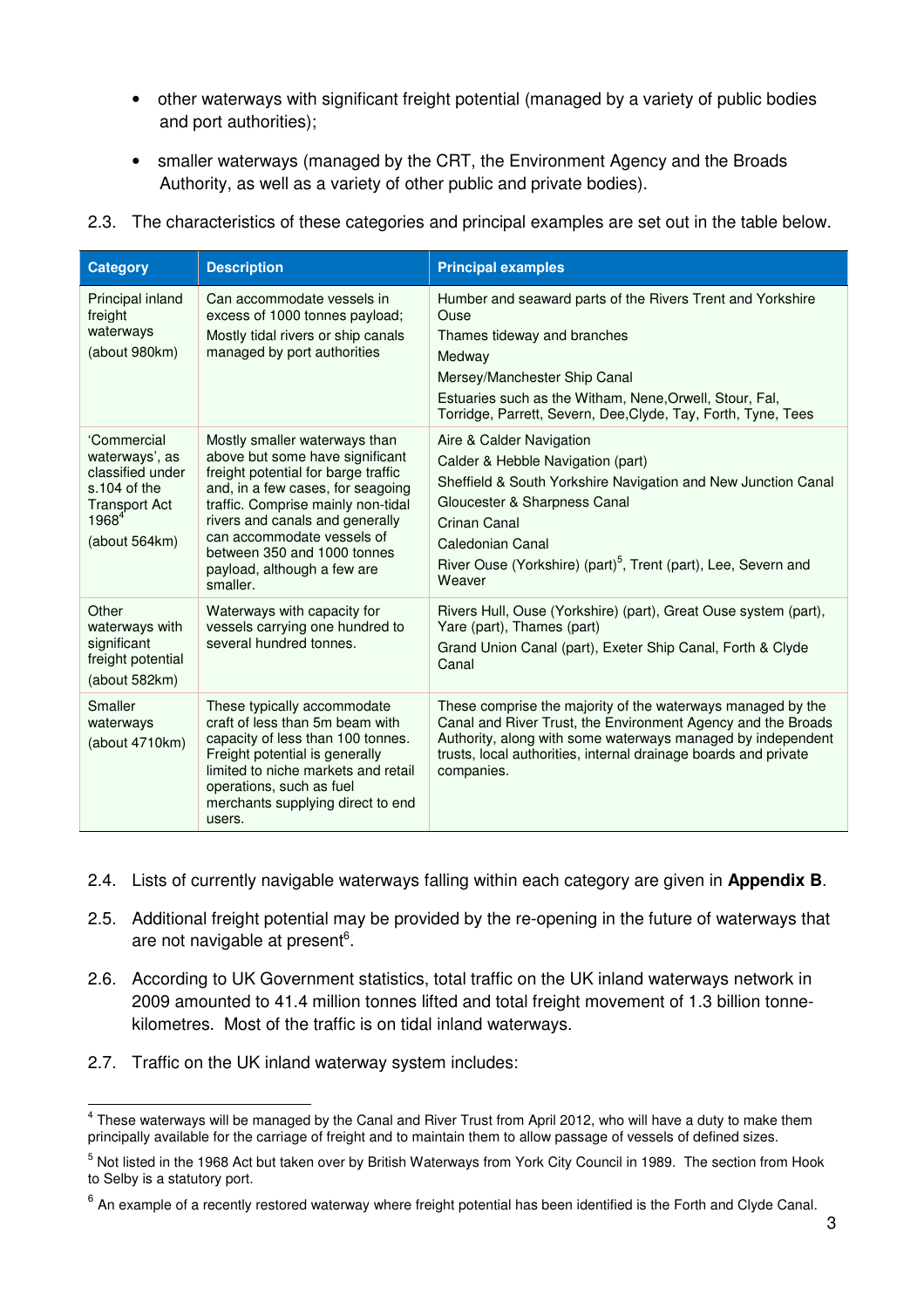- internal traffic with its origin, route and destination entirely within inland waters, usually carried by vessels only suitable for operation on inland waterways;
- traffic entering inland waterways from sea in vessels from other UK ports and travelling inland;
- traffic entering inland waterways to or from foreign coastal or inland ports or offshore operations and travelling inland.
- 2.8. Many types of cargo can be carried on inland waterways but costs of cargo handling influence competitiveness. Dry and liquid bulk cargoes are typically important as they can be loaded and discharged efficiently, although the increased use of containerisation means that, where waterways can accommodate vessels carrying containers, most types of goods can be carried competitively, including perishable goods requiring refrigeration.
- 2.9. With properly managed waterways, waterborne transport is as reliable as other modes and therefore suitable for the 'just-in-time' approach often adopted in modern supply chains.
- 2.10. UK Government policy on waterways is to encourage transfer of freight from road to water where this is practical, economic and environmentally desirable<sup>7</sup> and to encourage effective use of the planning process to achieve this ${}^{8}$ . Government policy on ports ${}^{9}$  recognises that coastal shipping and inland waterways may be viable for certain flows to and from ports and states that use of inland waterways for the movement of goods to and from the port should be considered.

## **3. Barriers**

- 3.1. IWA considers that there is untapped potential for transfer of freight to inland waterways but that this is constrained in the UK by a number of barriers, including:
	- lack of appropriate continuing development of waterway infrastructure, for example, raising bridge headrooms to facilitate use of container barges
	- lack of operational experience in many types of industry, where transport managers are unfamiliar with processes, availability and costs, so rarely consider waterborne transport as an option;
	- lack of knowledge about water-freight operational issues in some navigation authorities;
	- inadequate promotion of waterborne freight as a modern transport mode;
	- lack of immediate availability of suitable vessels or trained crew in some cases;
	- a planning system that does not adequately take account of waterway freight transport infrastructure needs at national, regional or local levels;
	- the lack of co-ordination between Government departments on waterborne freight transport matters, where Defra is responsible for supporting waterways managed by the

 $\overline{a}$ 7 Department for Environment, Food and Rural Affairs (2000) Waterways for Tomorrow.

<sup>&</sup>lt;sup>8</sup> Department for Transport and Department for Environment, Food and Rural Affairs (2005) Planning For Freight on Inland Waterways. Report commissioned by the Association of Inland Navigation Authorities for DfT and Defra.

<sup>&</sup>lt;sup>9</sup> Department for Transport (2011) National Policy Statement for Ports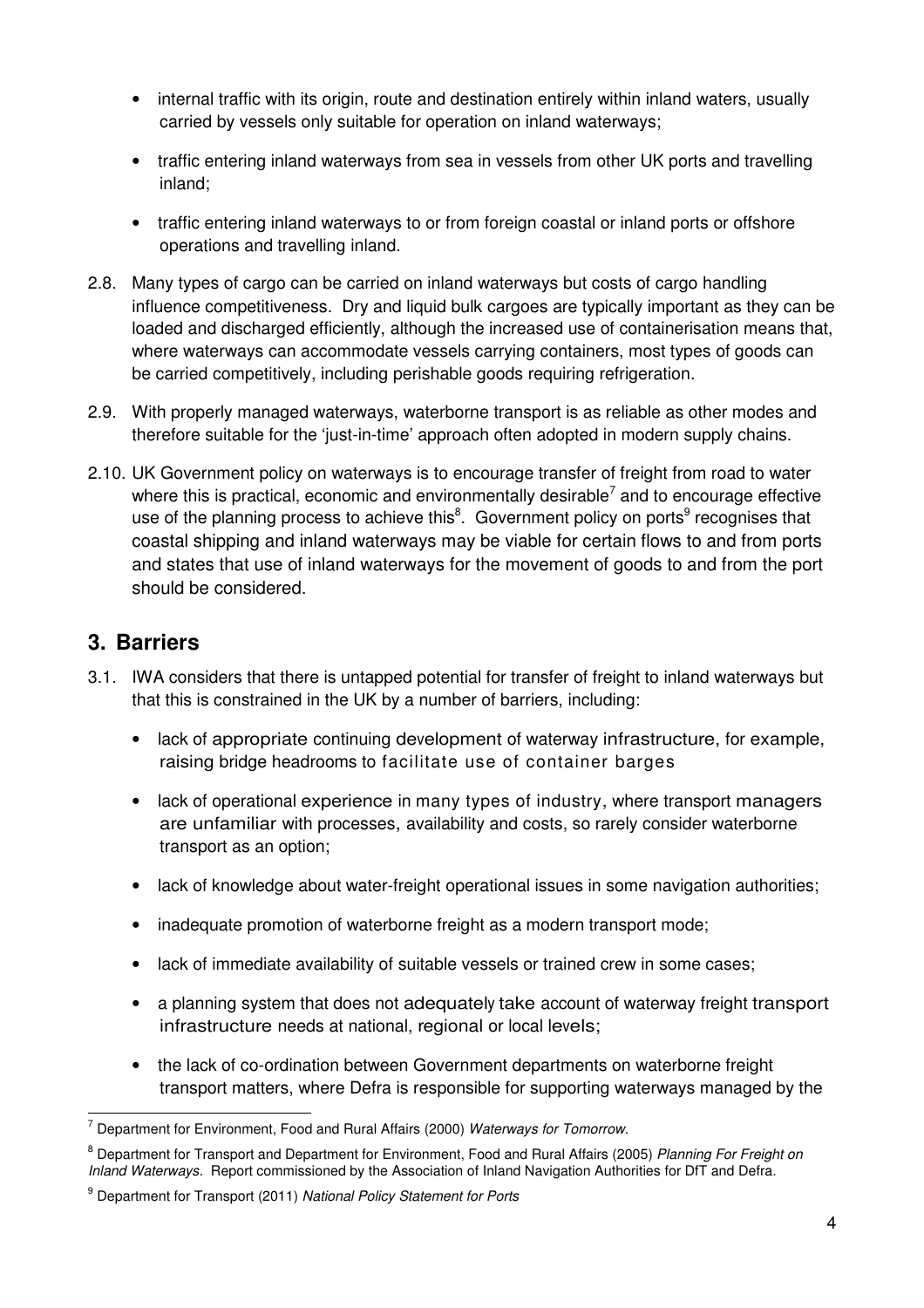Canal and River Trust, the Environment Agency and the Broads Authority, the Department for Transport is responsible for shipping and freight grants and the Department of Communities and Local Government is responsible for planning.

- 3.2. Land availability and planning constraints continue to be a major constraint on development of inland waterway freight transport, especially in urban areas, where there is often pressure from planners and developers to use waterside sites for more lucrative housing developments and freight wharves are seen as bad-neighbour industries and a source of planning blight. Some wharves on the Thames have been safeguarded, such that there is a presumption for use for freight, and this approach is being considered in other areas
- 3.3. IWA policies set out below aim to remove such barriers and encourage modal shift of freight from road to water.

## **4. IWA Statement of Policy**

## **IWA's overall policy regarding freight use of waterways**

- 4.1. IWA supports the use and development of freight carriage on UK inland waterways, where this is sustainable in economic, environment and social terms, as part of an integrated freight transport system in the UK and as an integral part of the European maritime and inland waterway network.
- 4.2. IWA will lobby waterway authorities to maintain waterways in suitable condition for modern freight carrying vessels where freight use is a real possibility, as appropriate to their status (see below), and to promote such use.
- 4.3. IWA believes in multi-functional use of waterways and supports the principle that freight waterways should be available for use by leisure craft (and vice versa), subject to appropriate management where necessary to ensure that such uses are compatible with safety and port security considerations.
- 4.4. IWA will lobby Government and planning authorities to consider waterway freight transport when planning freight transport infrastructure and locations of industrial development and freight terminals, where feasible and viable.
- 4.5. IWA supports the continuation of Government grants to encourage modal shift from road to water<sup>10</sup> and believes that the Government department responsible for transport should also provide funding to assist Government supported navigation authorities to maintain and upgrade appropriate waterways for use by modern freight vessels.
- 4.6. IWA will seek to raise awareness of the opportunities for and advantages of waterborne freight transport on UK inland waterways, through lobbying, representation, waterway events and publications (see **Appendix A** for list of IWA freight publications) and will co-operate with other organisations involved in promoting freight use of waterways $^{11}$ .

 $\overline{a}$  $^{10}$  The modal shift revenue support (MSRS) grant scheme (as at 2011)

<sup>&</sup>lt;sup>11</sup> Such organisations will include, for example, Freight by Water (the UK's official body for the promotion of water freight - managed through the Freight Transport Association), CBOA (the Commercial Boat Operators' Association), PIANC (the World Association for Waterborne Transport Infrastructure) and ERSTU (the European River-Sea Transport Union.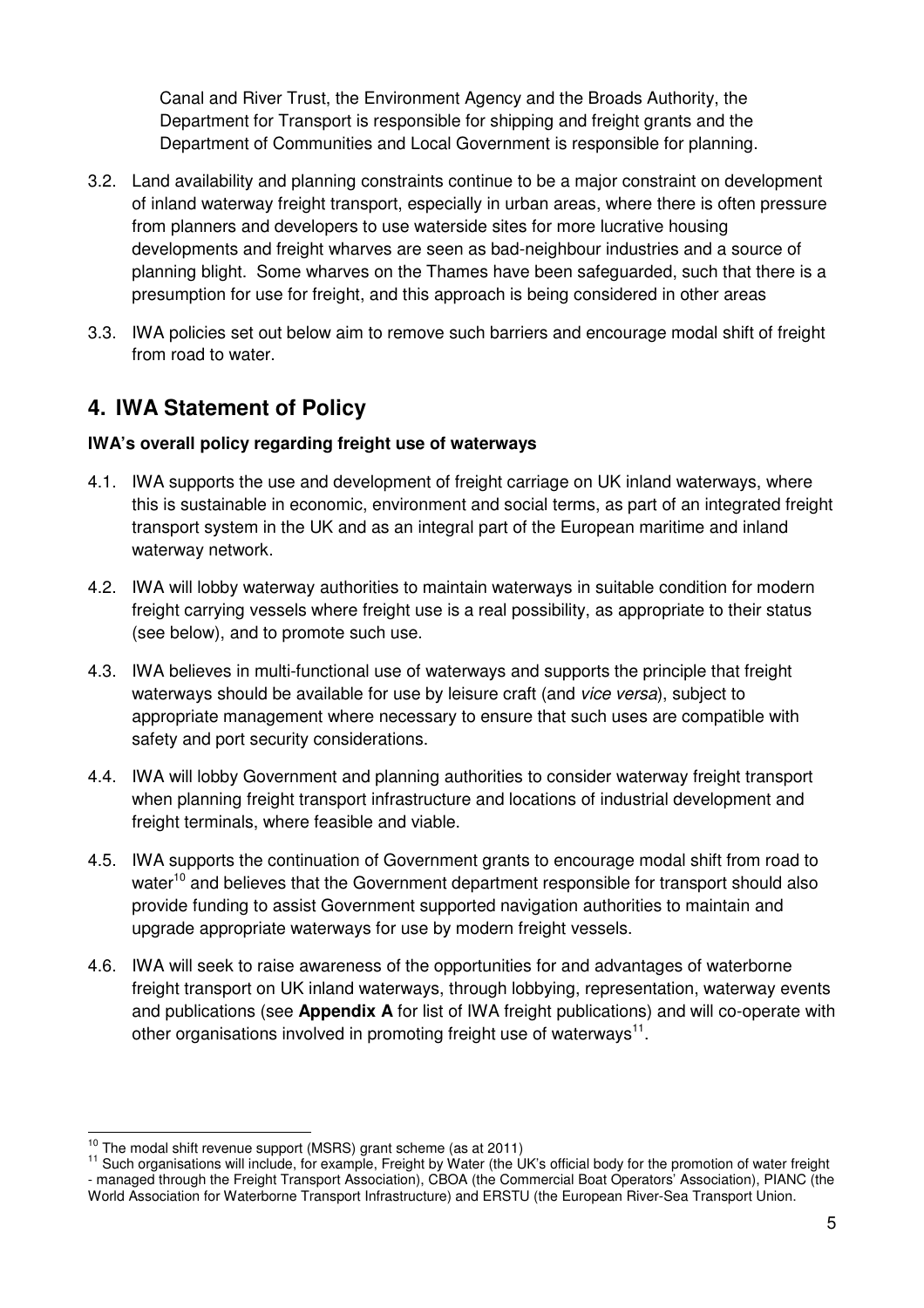### **Specific policies for the principal freight waterways**

- 4.7. On the principal freight waterways, where the navigation authorities' activities often relate mainly to seagoing traffic, IWA will press these authorities to market and facilitate opportunities for inland waterway carriage of freight, including publicising links to other inland waterways, where these are available.
- 4.8. IWA supports the continuing enhancement of waterway capacity and freight facilities to accommodate current and predicted developments in river-sea shipping practice.
- 4.9. Principal freight waterways, especially tidal waterways and those with tidal links, should be available 24 hours per day.
- 4.10. IWA supports the development and maintenance of inland terminals for freight, including containers, and will press navigation authorities and planners actively to support and facilitate such developments.

#### **Specific policies for Commercial Waterways designated under the 1968 Act**

- 4.11. IWA will press for and support the Canal and River Trust, in partnership with others, in removing 'pinch-points' to achieve improvements in waterway capacity, where this will assist transfer of freight to water. In particular a programme of increasing bridge headroom should be a target where opportunities arise to accommodate vessels carrying containers.
- 4.12. IWA supports the development and maintenance of inland terminals for freight, including containerised traffic.
- 4.13. IWA believes that the duties under the1968 Act to make commercial waterways principally available for the carriage of freight and to accommodate freight vessels of specified dimensions should be retained where there are existing significant freight operations which are economically, socially and environmentally sustainable or where there are reasonable prospects for such operations in the future.
- 4.14. IWA accepts that circumstances change over time and that changes in waterway classification may thus be appropriate from time to time.
- 4.15. IWA believes that a structured working group including water freight stakeholders should be set up to review the existing classification of commercial waterways, to advise CRT on this issue and to advise the Secretary of State on the issues and options when proposals are received to reclassify a commercial waterway.
- 4.16. However, where the downgrading of a waterway from a 'commercial waterway' to a 'cruising waterway' under s.105 of the 1968 Act is proposed, IWA believes the following steps are necessary in most cases and may object to the proposed Order unless:
	- a full appraisal has been undertaken of current traffic and future traffic prospects, in the light of any Government financial incentives for freight to move from road to water to secure climate change or other environmental benefits;
	- options for improving efficiency of the waterway operation and reducing costs, for example by modernisation of locks and centralised or automatic operation, have been fully considered and documented;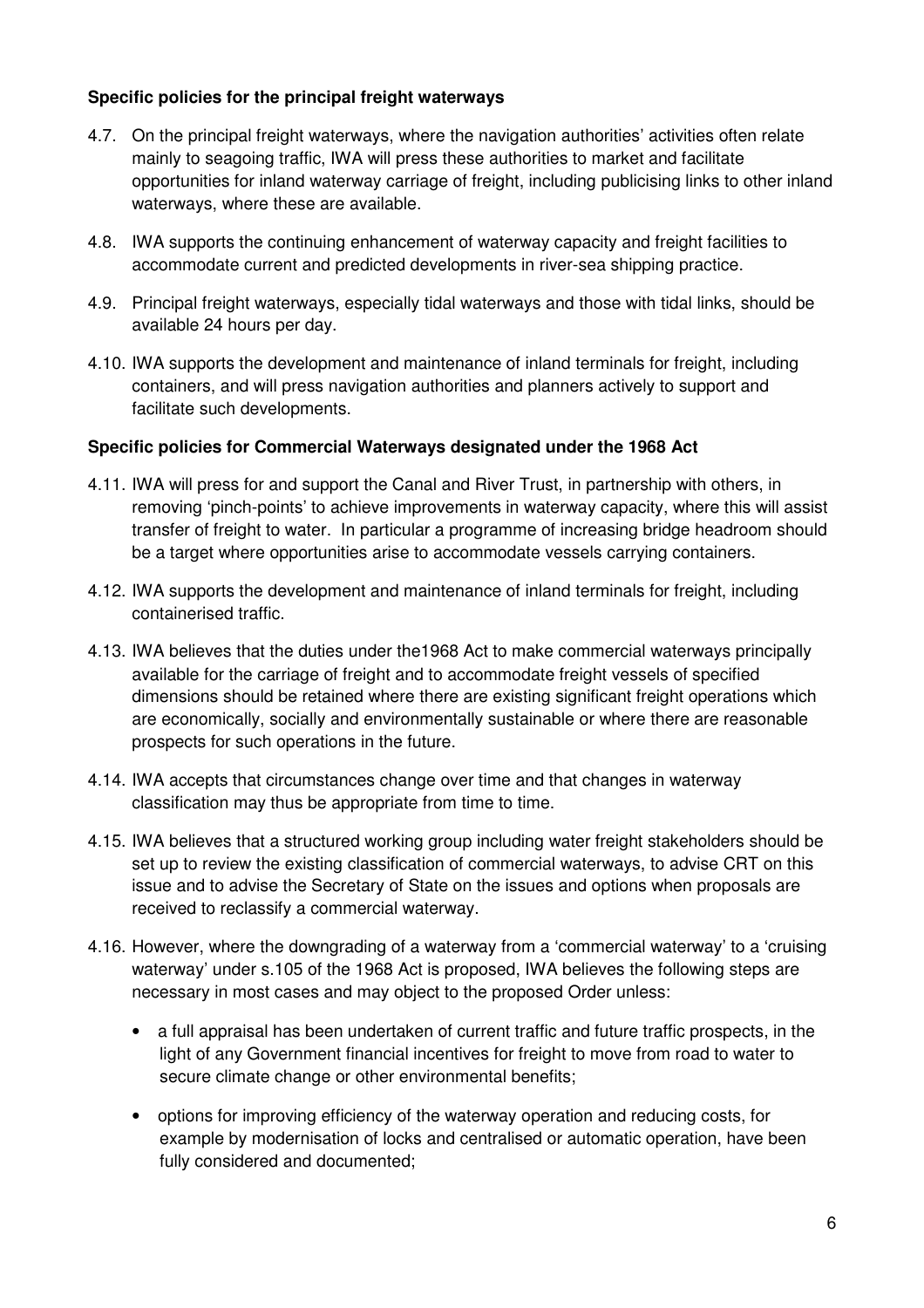- these considerations have been fully documented in the form of a benefit: cost analysis and made available to consultees;
- operators have been fully consulted;
- it appears to the IWA that these aspects are being taken into account by the Secretary of State;
- in the opinion of the IWA, there are no longer any prospects of significant use of the waterway for freight traffic.
- 4.17. Where additional funding is required to maintain such waterways for freight traffic, this should be assisted by funding from the Government department responsible for transport.
- 4.18. IWA accepts that it may not always be practicable to maintain statutorily required depths on a commercial waterway that is not for the time being regularly navigated by deep-draughted vessels. In line with the Ombudsman's report regarding a complaint from a carrier<sup>12</sup>, waterways should be maintained so that they can be put in order promptly when required.
- 4.19. Tidal commercial waterways and those with tidal links should be available 24 hours per day. Other freight waterways should be available 24 hours per day where traffic warrants it.

## **Specific policies for other waterways with significant freight potential**

- 4.20. IWA will support navigation authorities and other stakeholders in seeking opportunities for freight traffic.
- 4.21. IWA will support navigation authorities and partners in improving waterway capacity for freight, where there are realistic prospects of attracting freight traffic.

## **Specific policies for smaller waterways**

- 4.22. Many smaller waterways can support freight transport, including retail activities, in certain circumstances and IWA encourages such uses where these are sustainable.
- 4.23. As well as benefits in environmentally friendly transport, IWA recognises the benefits of freight traffic in encouraging retention of commercial vessels of heritage interest and the role of deeper draughted vessels in maintaining channel depth and identifying pinch points.
- 4.24. IWA will press navigation authorities when dredging to dredge to the full constructed channel profile and to remove pinch points where the original gauge has been compromised.

## **IWA Policies applying to all freight waterways**

- 4.25. In support of the freight use of inland waterways, IWA will press navigation authorities on waterways with freight traffic or freight potential to:
	- ensure provision of efficient operational track and, if underused for a period, ensure equipment is regularly exercised to maintain operability (for example to prevent accumulation of silt and rubbish behind lock gates);

 $\overline{a}$ <sup>12</sup>The Waterways Ombudsman (2007)Summary of Case No 181 - reluctance to give freight operator commitment to comply with statutory maintenance obligations. Report of the Waterways Ombudsman concerning complaint no. 181.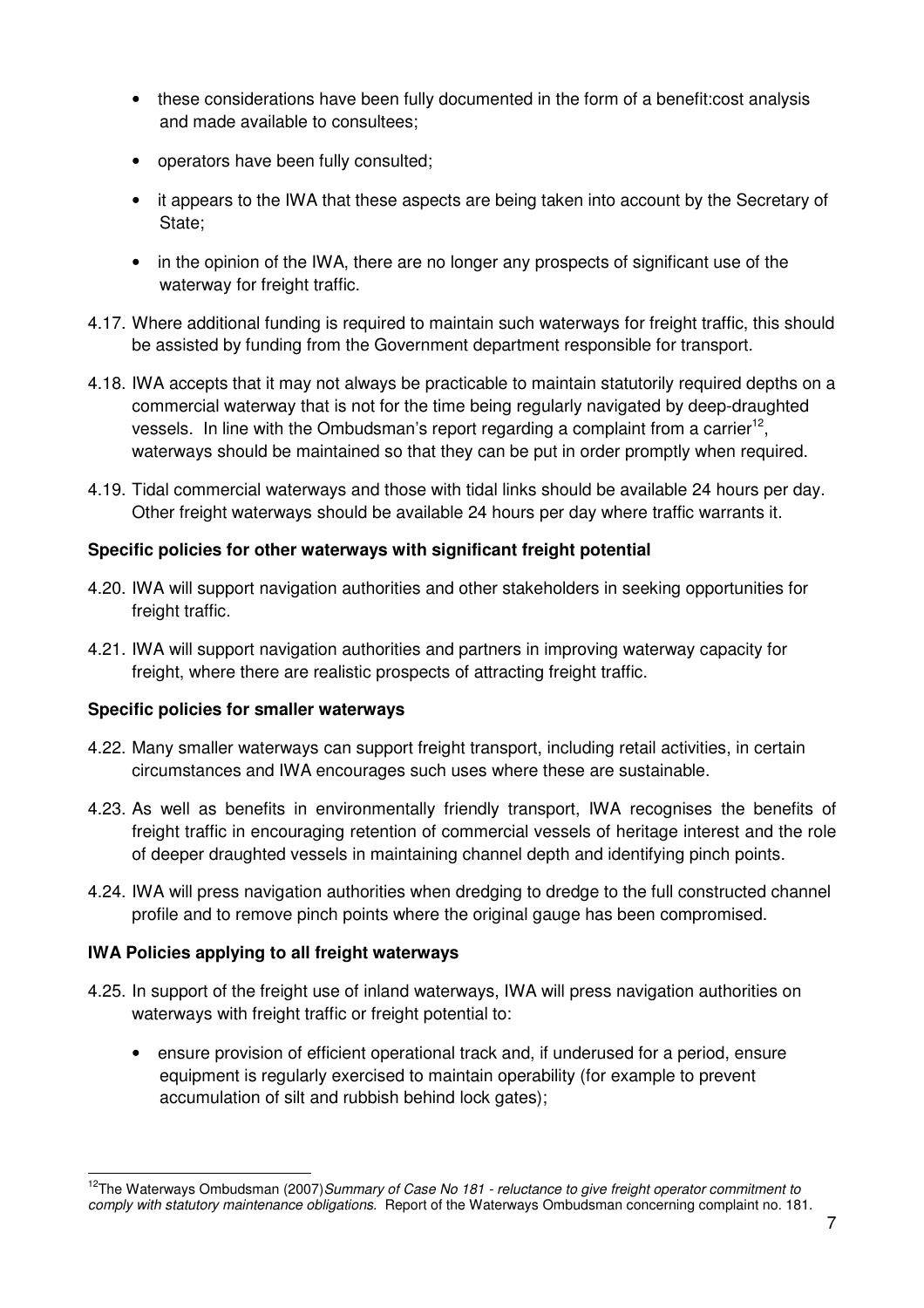- publish widely the maximum vessel size accepted for each waterway and ensure that the waterway remains unobstructed for such vessels;
- ensure that the waterway gauge does not become degraded, to remove pinch points that have arisen and to increase clearances where opportunities arise;
- promote actively the use of their waterways for freight transport, in support of Government policy;
- recognise that waterway carriers and shipping agents, should be regarded as primary customers of the freight waterway track provider, as well as the owner of the goods;
- show a willingness to discuss traffic opportunities without preconceptions;
- be willing to deal with the whole range of sizes and types of responsible operator;
- provide a customer service contact regarding freight matters for freight users.
- 4.26. In support of the freight use of inland waterways, IWA will press navigation authorities on waterways with freight traffic to:
	- provide facilities for water supply and for disposal of sewage, garbage and oily waste that are accessible to freight vessels;
	- provide segregated layby facilities, suitable for use by freight vessels, at critical points such as at lock approaches, at overnight mooring locations or where needed on tidal waterways for vessels awaiting the tide;
	- provide water level and air draught gauges at appropriate locations;
	- provide adequate publicity of operating arrangements for both freight and leisure vessels;
	- inform freight vessel operators of and be transparent about any problems that may restrict availability of the waterway for freight use;
	- consult freight vessel operators regarding planned maintenance and refurbishment/ improvements to ensure appropriate provision for and minimum disruption of freight traffic during the works;
	- ensure that internal communication within the organisation is established so that the needs of both freight and leisure users are considered together.
- 4.27. IWA will oppose any development which might serve to restrict navigation by freight vessels, such as inappropriately located moorings, business barges or developments which restrict approaches to locks or bridges.
- 4.28. IWA will press Government and planning bodies to:
	- ensure retention of sufficient waterside land, with good land-based access, for provision of wharves and cargo handling facilities, in order to allow full development of the freight potential of the waterways;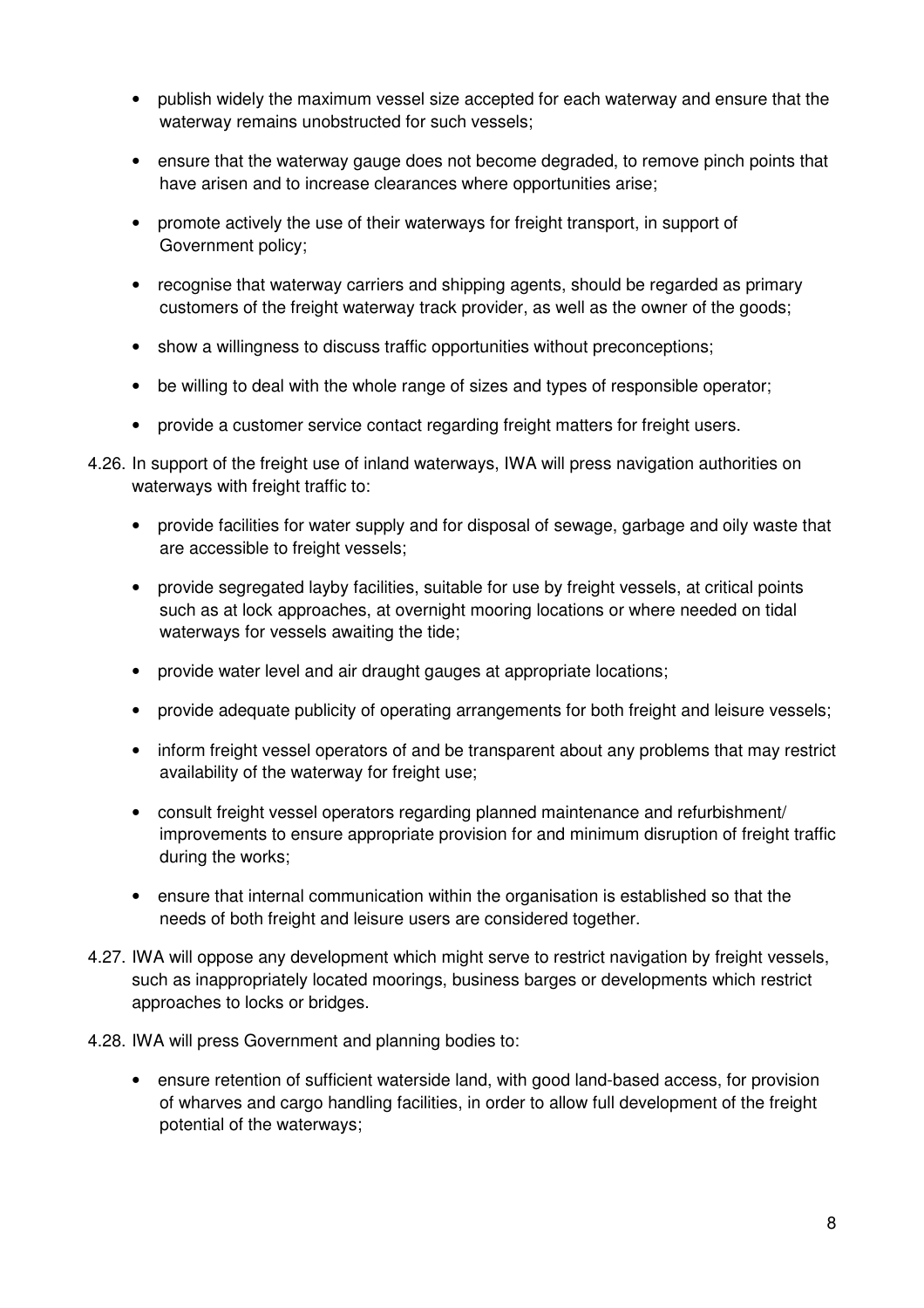- take account of the freight potential of waterways in drawing up national policy statements and local development documents, in relation to allocation of waterside land for industry and for multi-modal freight facilities;
- establish mechanisms for co-operation between Government departments on waterway freight issues.
- 4.29. IWA supports the principle of safeguarding of wharves for freight where there are realistic traffic prospects and the wharf is suitably located for modern cargo operations. In cases where the only facility in a locality suitable for freight vessel operations is located in an area where such use is no longer appropriate in planning terms and there is existing or potential future demand for such a facility, IWA will not object to its loss provided that arrangements are made for provision of an alternative freight wharf in a more suitable location.
- 4.30. IWA encourages review of the current waterborne freight grant regime from time to time by Government in light of developing initiatives to combat climate change.
- 4.31. IWA will assist in proving information and advice on safe navigation to leisure boaters using inland waterways also used by large freight vessels.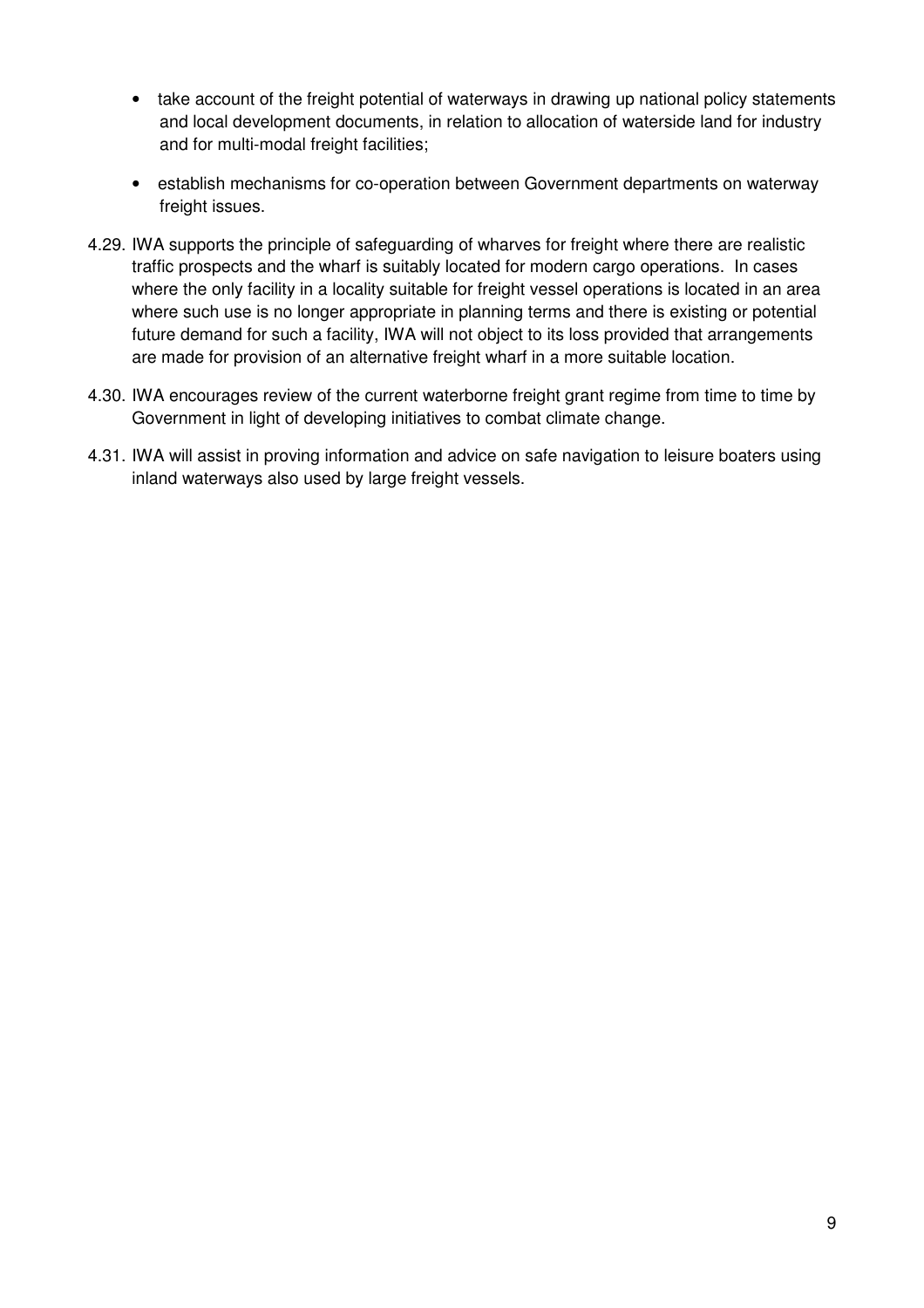#### **APPENDIX A**

#### **IWA publications on waterway freight**

IWA (1965) New Waterways. Interim report of a development committee appointed by the Council of the Inland Waterways Association Ltd. 31pp.

IWA (1974) Barges or Juggernauts. A national commercial waterways development projection by the Inland Shipping Group of the Inland Waterways Association. 40pp.

IWA (1975) Report on Continental Waterways. A contemporary study. A report of the Inland Shipping Group of the Inland Waterways Association. 77pp.

IWA (1980) Waterways survival. A report on the condition and status of Britain's waterways, past, present - and future. Inland Waterways Association. 27pp

IWA (1980) British Freight Waterways Today and Tomorrow. Ed. Mark Baldwin, Vice Chairman of the Inland Shipping Group of the Inland Waterways Association. 64pp.

IWA (1990) The Inland Shipping Group - its role and policies. Inland Shipping Group of the Inland Waterways Association. 24pp.

IWA (1996) UK freight waterways - a blueprint for the future. Inland Shipping Group of the Inland Waterways Association. 11pp

Montgomery Watson Harza (2002) East Midands Waterway. Pre-feasibility report for the Inland Shipping Group of the Inland Waterways Association. 12pp. plus maps.

Dyer E. (2002) River Severn Waste Study: a report of the volumes of waste produced in the areas along the River Severn Corridor. Report for the Inland Shipping Group of the Inland Waterways Association. 36pp.

IWA (2007) Waterways Freight. Inland Waterways Freight Group - Campaigning for greater use of inland waterways for freight transport. Information leaflet produced by the Inland Waterways Association. 4pp

IWA (2010) Waterways Freight. Inland Waterways Freight Group - Raising awareness of the opportunities of inland waterways for freight transport - the environmentally friendly way. Information leaflet produced by the Inland Waterways Association. 4pp

IWA Regular news features on inland waterways freight in Waterways, the magazine of the Inland Waterways Association.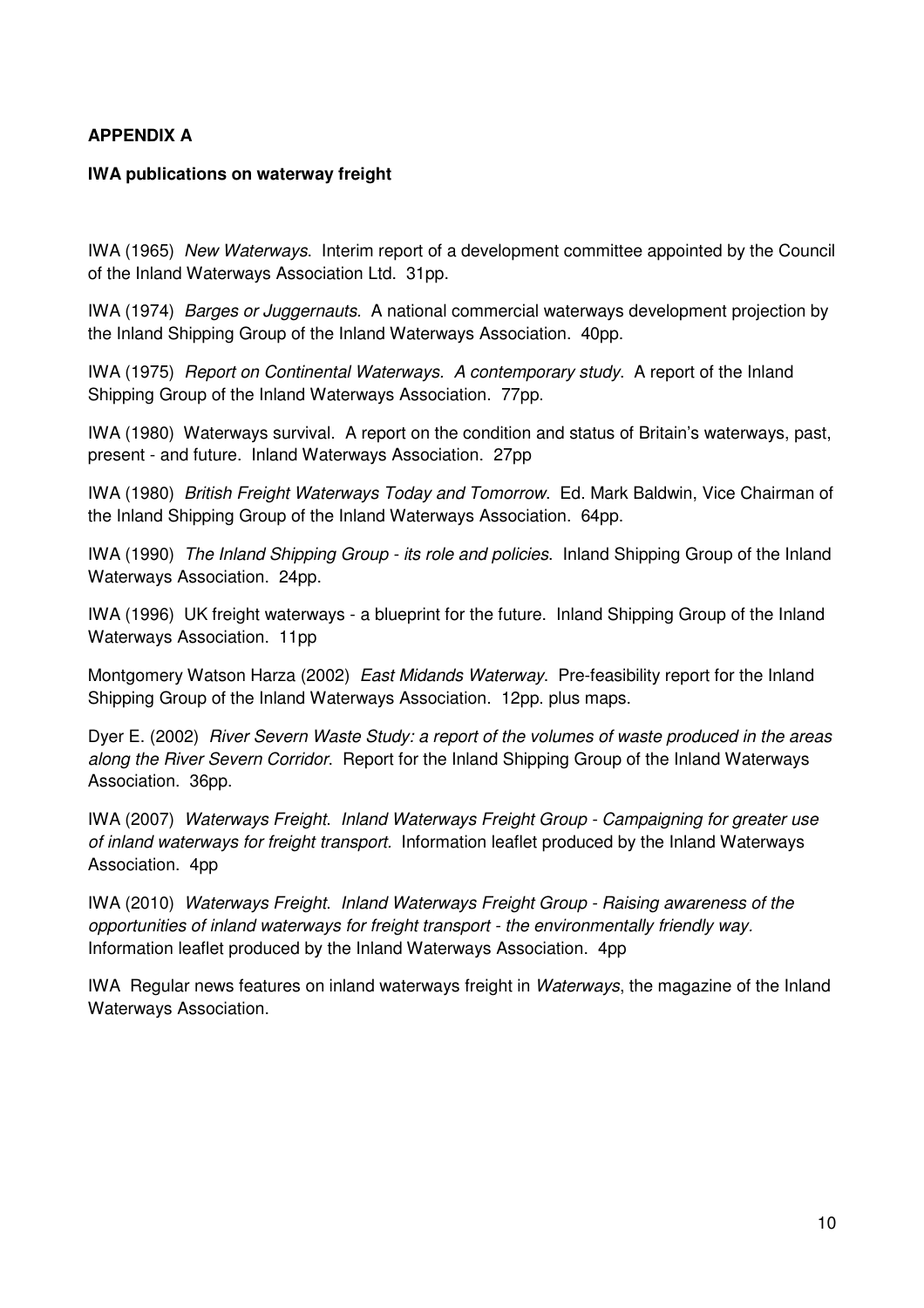## **APPENDIX B - UK FREIGHT WATERWAYS**

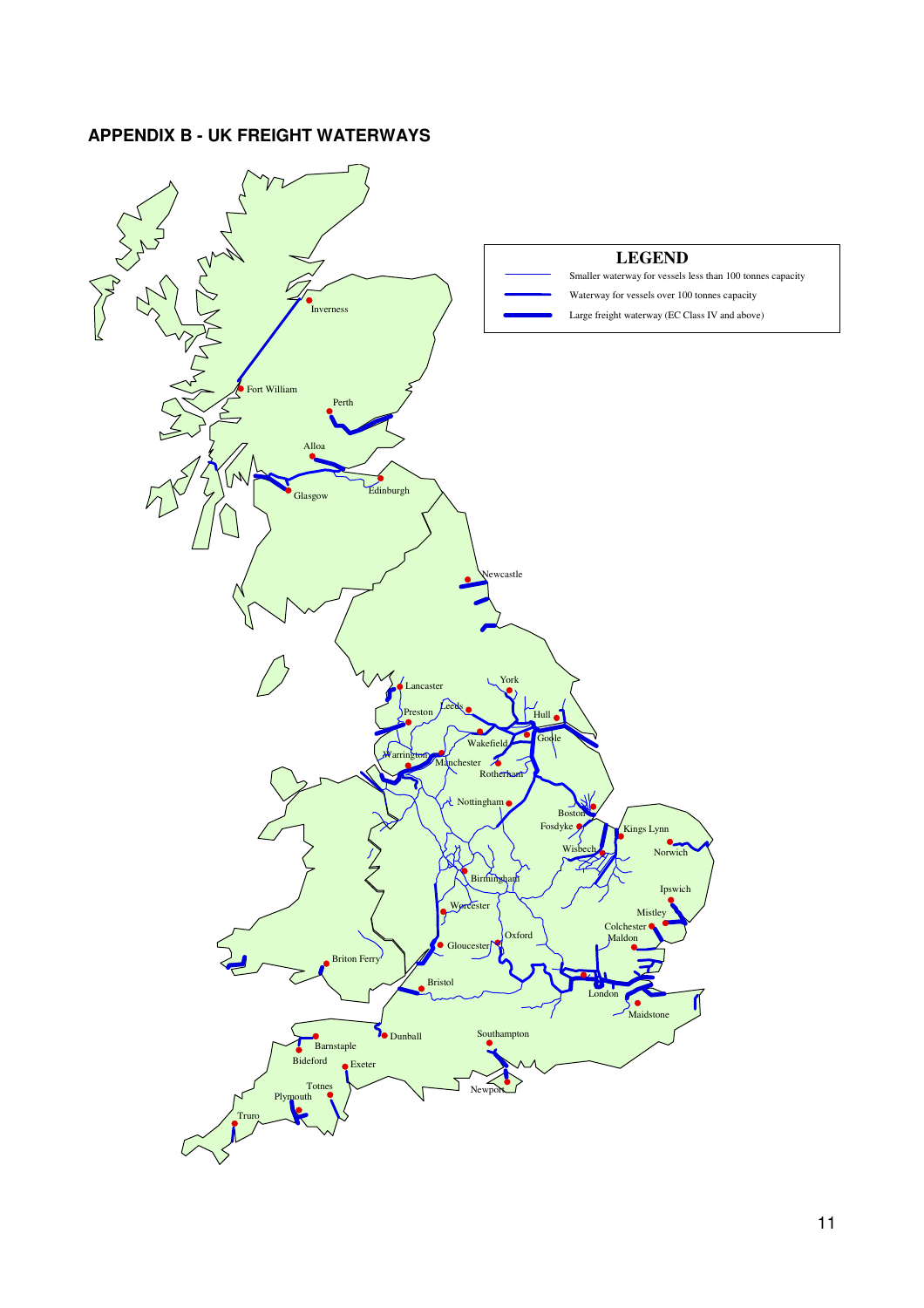# **List of principal waterways in each category**

| <b>Geographical limits<sup>\$\$</sup></b><br><b>Category</b><br><b>Waterway</b>                                                     | km             |
|-------------------------------------------------------------------------------------------------------------------------------------|----------------|
| <b>Humber</b><br>Principal inland<br><b>Grimsby to Trent Falls</b>                                                                  | 53             |
| freight waterways<br>Trent Falls to Howdendyke <sup>%%</sup><br>River Ouse (Yorkshire) (part)*                                      | 16             |
| (about 980km)<br>Dutch River<br>Goole                                                                                               | $\mathbf{1}$   |
| River Trent (part)*<br>Trent Falls to Gainsborough                                                                                  | 42             |
| Tabs Head to Boston<br>River Witham (part)                                                                                          | 11             |
| River Nene (part)*<br>Crabs Hole to Wisbech                                                                                         | 19             |
| River Great Ouse (part)<br>To Kings Lynn (Boal Quay)                                                                                | 6              |
| <b>River Orwell</b><br>Landguard Point to Ipswich                                                                                   | 16             |
| Felixstowe to Mistley<br>River Stour (part)                                                                                         | 38             |
| <b>River Blackwater</b><br>Colne to Maldon                                                                                          | 40             |
| <b>River Colne</b><br>Blackwater to Fingringhoe/Brightlingsea Creek                                                                 | 11             |
| River Crouch/Roach<br>Sea to Rochford                                                                                               | 33             |
| River Thames (tidal)*<br>Sea to Teddington                                                                                          | 100            |
| <b>Barking Creek</b><br>Thames to Barking                                                                                           | 3              |
| Deptford Creek<br>Thames to Brewery Wharf                                                                                           | 1              |
| <b>Bow Creek</b><br>Thames to Three Mills                                                                                           | 5              |
| River Medway and Swale (tidal)*<br>Thames to Allington                                                                              | 42             |
| Sea to Shoreham<br>Southwick Canal                                                                                                  | $\overline{2}$ |
| <b>River Medina</b><br><b>Cowes to Newport</b>                                                                                      | 7              |
| Southampton Water/River Itchen<br>Solent to Southampton                                                                             | 22             |
| Sea to Carne Point<br><b>River Fowey</b>                                                                                            | 3              |
| Sea to Truro<br>River Fal and Truro River system                                                                                    | 48             |
| Sea to Bideford<br><b>River Torridge</b>                                                                                            | 8              |
| <b>Stert Point to Dunball</b><br>River Parrett (part)                                                                               | 15             |
| River Avon (Bristol)*<br>Avonmouth to Bristol Docks                                                                                 | 16             |
| Neath River/Afon Nedd<br>Sea to Briton Ferry                                                                                        | 8              |
| Milford Haven/Daugleddau (part)<br>Sea to Waterloo Quay                                                                             | 18             |
| River Dee (part)<br>Mostyn to Hawarden                                                                                              | 25             |
| Liverpool to Warrington<br>Mersey                                                                                                   | 42             |
| Eastham to Salford<br>Manchester Ship Canal*                                                                                        | 58             |
| River Clyde (part)<br>Sea to Glasgow                                                                                                | 18             |
| <b>Cromarty Firth</b>                                                                                                               | 19             |
| Moray Firth to Evanton<br>Moray Firth<br>North Sutor to Inverness                                                                   | 29             |
| Dundee to Perth                                                                                                                     | 32             |
| <b>River Tay</b><br>River Forth (part)<br>Kirkcaldy/Portobello to Grangemouth                                                       | 37             |
| Piers to Newcastle                                                                                                                  |                |
| River Tyne (part)                                                                                                                   | 16             |
| Gares to Tees Barrage<br>River Tees (part)                                                                                          | 21             |
| Howdendyke to Selby <sup>%%</sup><br>'Commercial<br>River Ouse (Yorkshire) (part)*                                                  | 23             |
| waterways', as<br>Aire & Calder Navigation*<br>Goole to Leeds, Castleford to Wakefield,<br>classified under<br>Knottingley to Selby | 88             |
| s.104 of the<br>Wakefield to Greenwood Lock<br>Calder & Hebble Navigation<br>Transport Act 1968,                                    | 15             |
| Sheffield & South Yorkshire Navigation*<br>Keadby to Tinsley<br>managed by CRT                                                      | 64             |
| New Junction Canal*<br>Bramwith to Cut End (A&CN)<br>(about 564km)                                                                  | 9              |
| River Trent (part)*<br>Gainsborough to Nottingham                                                                                   | 84             |
| River Lee*<br>Limehouse to Hertford                                                                                                 | 45             |
| Gloucester & Sharpness Canal*<br>Sharpness to Gloucester                                                                            | 27             |
| River Severn*<br>Gloucester to Stourport                                                                                            | 68             |
| River Weaver and Weston Canal*<br><b>Weston Point to Winsford</b>                                                                   | 32             |
| Crinan Canal*<br>Crinan to Ardrishaig                                                                                               | 15             |
| Caledonian Canal*<br>Banavie to Inverness                                                                                           | 97             |